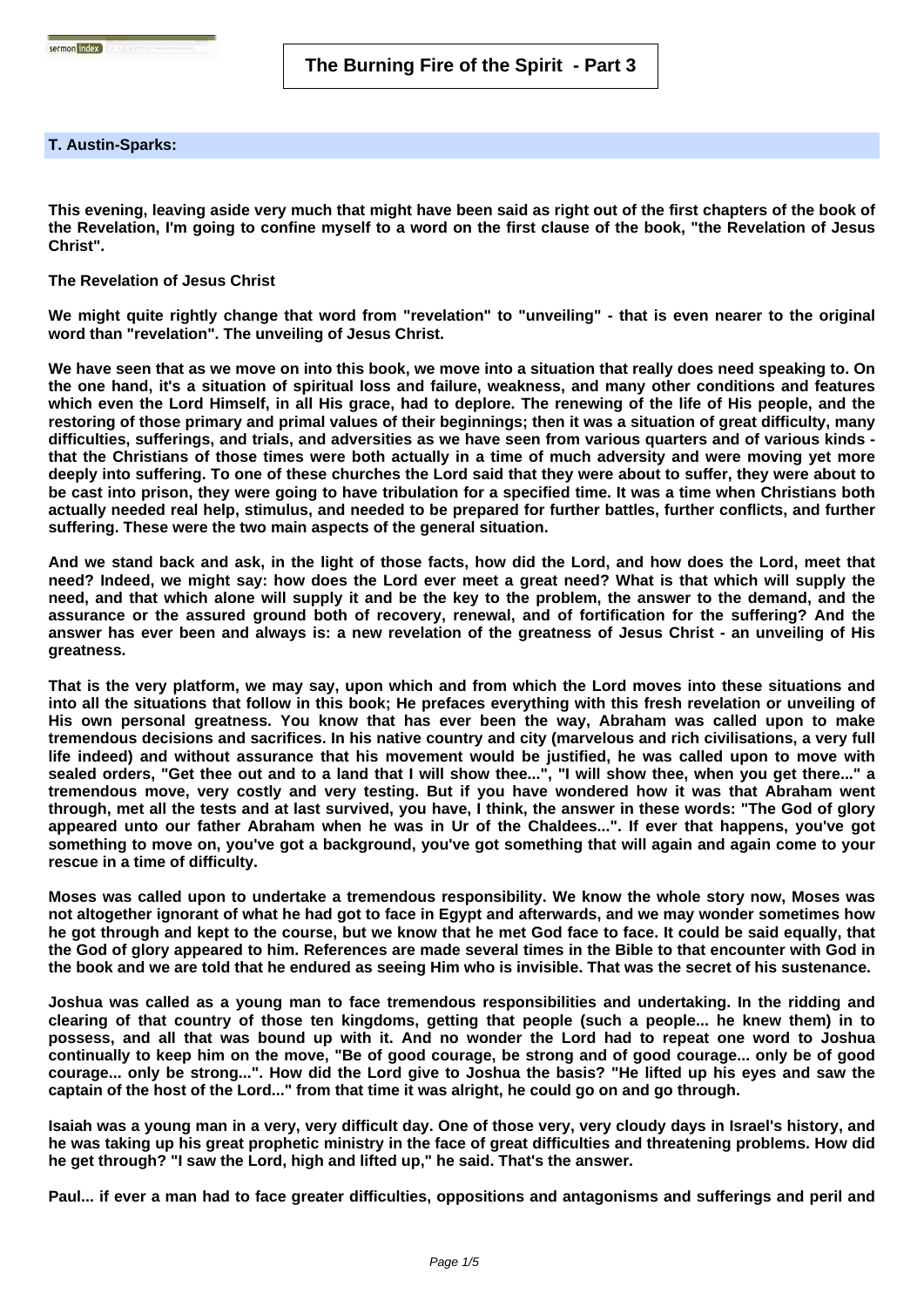sermon index **and the company** 

**what not, more than that man... how did he get through? He saw the Lord, for "The Lord appeared unto him..." he saw the greatness of Jesus Christ. Stephen triumphed as he saw the heavens open and he saw the Son of Man standing at the right hand of God. And so we could go on.**

**But here... the Lord's people had come to a point where there was going to be a devastating blow struck at their corporate life; just on the point of that final siege of Jerusalem in this dispensation, when everything was going to be shattered and scattered. The great earth-shaking was about to take place. All that the Lord Jesus Himself had foreshadowed, "not one stone left upon another..." and all those other things, terrible things, all about to take place within a very little time. How were the believers going to get through? The Lord took up a man, we don't know now exactly who it was, some say one and some say another, but he took up a man to write what we call, "the letter to the Hebrews". And you see how he begins - almost a matchless unveiling of the greatness of Jesus Christ: "Who, being the express image of His person... the effulgence of His glory" the greatness of Jesus Christ.** 

**And the Lord was saying through that letter, "If only you can get that as your foundation, you'll go through it all". You will not go back because you are being tempted to do as perhaps you're contemplating doing, you'll go on, you'll go on if only... you'll see how great your Lord is. So he laid the foundation for survival of faith, survival of faith because that's the issue. You know, it all comes up in the eleventh chapter - the survival of faith on the ground of the apprehension of the greatness of Christ.** 

**And now you come to this book of the Revelation and again you're in the presence of these things. On the one side: spiritual declension, failure, breakdown, loss; on the other side: suffering, growing suffering, terrible afflictions for the church. How will the one be remedied and recovery take place? What is the key to a renewing of spiritual life when it's got to low ebb? How shall they go on through the tribulation and the tribulations and come out in victory in the City of God? Well, the answer is again - it's the Lord's only answer, it always has been His one answer, it has always been successful, it's the only one that will be successful in any situation of need: a new unveiling of the greatness of the Lord Jesus.**

**But oh, dear friends, these are words, these are words. When we say these things, and we all agree that they're true, that's right, we know it, but having said it, with all that we can say like that, then we are so helpless. We're so helpless because it's the thing and not talking about it. You see, if, if only, by the Holy Spirit (there's no other way, no other means) we could capture a new glimpse of His greatness, how many problems that would solve, and questions that would answer, and need that would meet if only it could be like that! How overwhelming it would be... when I say "overwhelming", I mean how much would be overwhelmed - a mighty tidal wave making all these rocks upon which we threaten to flounder as nothing, they're sunk beneath it - disappear from view. Now, that's not just language. Look, who is writing this? It's the apostle John. The apostle John! Yes, that man who walked with Jesus of Nazareth, listened to Him and watched Him at work, and then at the supper and at other times, sat next to Him and put his head upon His shoulder; the most familiar picture of a man alongside of a man, close association, very devoted, very affectionate. I never could understand why John called himself, "the man whom Jesus loved" but there you are, it showed that there was a kind of familiarity, perhaps a sacred, holy familiarity between John and Jesus, like that, on very human terms.** 

**Listen! That same man says, "When I saw Him I fell as one dead..." it's the same Jesus, and the same man. "I fell to the ground as one dead..." and if that One had not come and laid His hand upon him and said, "Fear not John, I am the first and the last, I am the living One..." John would have been there a dead man, or as a dead man. The same Jesus, but look at the transition: from the Jesus of history to the Christ of glory! That's the difference; you see, that is the difference from the John of the gospels to the John of the Revelation - a marvelous and mighty movement. He never felt like that when he walked the earth with Jesus, devoted as he was, perhaps sometimes awestruck and awe-inspired. With his fullest consciousness of who Jesus was, it was not until he saw Him glorified, that he went down helplessly prostrate like a dead man. I say, it was a great transition, from the Jesus of history, to the Christ of glory.** 

**And dear friends, I take nothing whatever from the values and blessings of the gospels when I say that I'm sometimes just a little afraid that we dwell too much upon the Jesus of history and fail to see or to remember that the men who wrote those four gospels wrote them long after Jesus was glorified. They did not, at some point toward the end of His life when they perhaps began to sense that He would not be with them much longer, get away and decide to write the story of His life, of His birth, and His manhood and His teaching, and His miracles, and that as a human story, as an earthly story. They had all the mighty facts and realities of His resurrection, ascension, and heavenly glory which they were seeking to crowd into that story of His life here and say, "That One was this One; that was not just Jesus of Nazareth, that was the mighty Son of God from heaven!" They are crowding every incident with the fullest apprehension that they had of the glorified Christ,**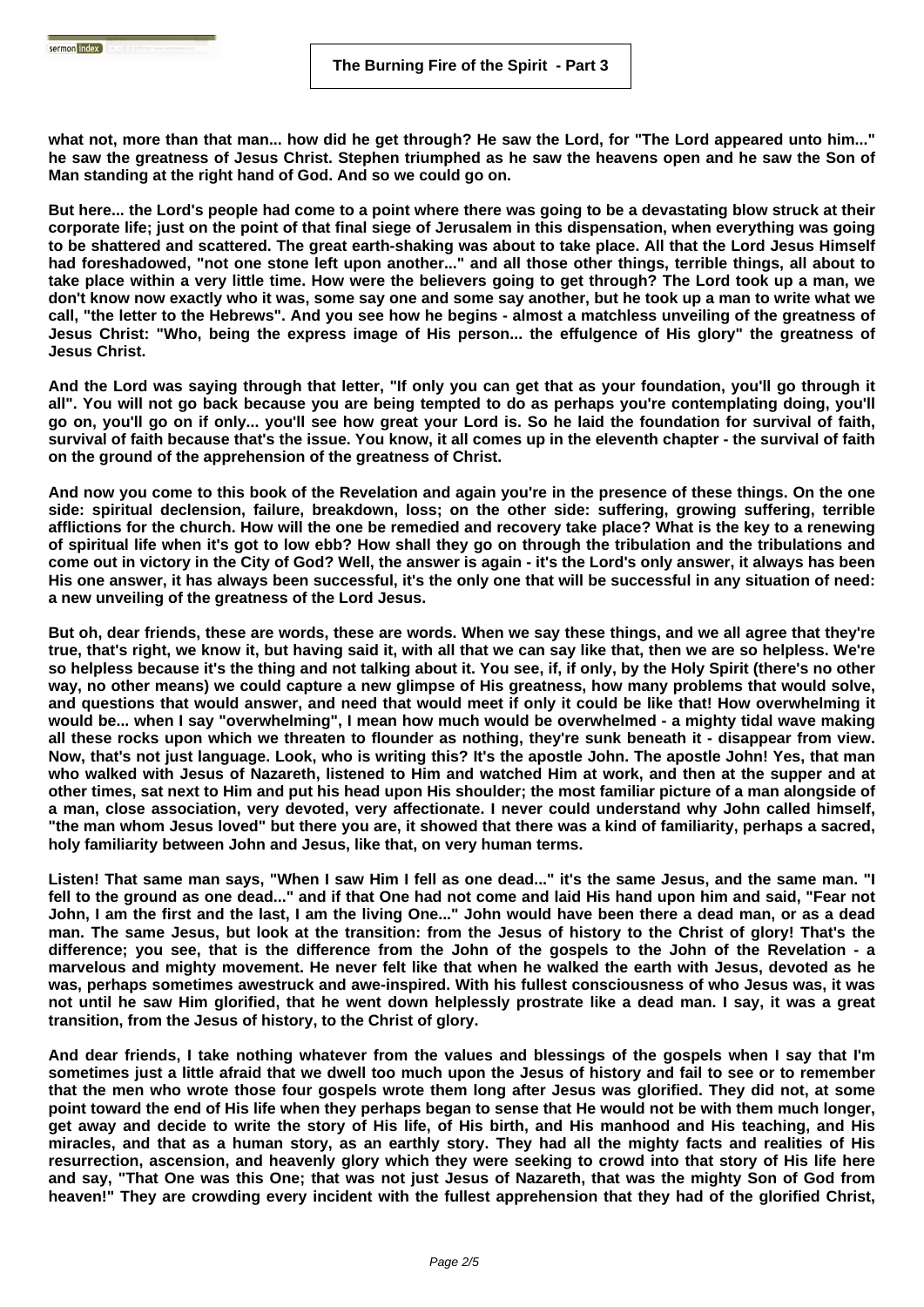**Christ now there at the right hand of God, not just a human story. That is the only way to preach the gospel from the gospels.** 

**You notice, when after His ascension and His glorification they preached or they wrote, how little, how remotely little, they ever said about the three and a half years. A fragment here and there... they said very little about His teaching, and His miracles, and His walk about Palestine and that; very little indeed. They were all occupied with this One who had been crowned with glory and honour. That was their message. That One? Alright, Jesus of Nazareth, if you like, "who went about doing good and healing all who were oppressed of the devil..." sort of a passing reference to all that, a summary, but! God raised Him. God honoured Him. This One! It will not get us very far just to be occupied with the incidents of His earthly life, however precious they are. If we are going on and going through, we need an apprehension of that fullness of glory that is His now.**

## **The Greatness of Christ**

**You see, dear friends, it is because, it is just because He has been robbed or stripped of His essential greatness that we have down the centuries the deplorable conditions that have obtained. Our liberal theologians have stripped Him of His deity. With what result? Oh, devastating results in the impact of Christ upon this earth. They've made Him a lesser Christ than He is. The philosophers have just made Him one in their gallery of great and wise men. It was against that tendency, even with the Christians in Corinth, that Paul raged in his first letter; taking something from the Lord Jesus and just putting Him amongst other great and wise men.** 

**The gnostics of Colossae, what were they doing? Oh, they had a theory of angelic ranks and orders, from the highest order of angelic beings down, down, down to the lowest subordinate and they put Jesus, perhaps at the top, but nothing more than an angelic being, robbing Him of His essential person: the very God. The comparative religionists, all along and in our own day, are saying, "Well, there are great, great founders of religion, there's Buddha, and Confucius, and Mohammed, and Jesus, and..." like that. You see the subtlety? Just like that. A comparative; not an absolutely supreme and unique.**

**And the humanists, those humanists of our time... inflating and glorifying man and humanity to such a point that after all, humanity will be deified one day, will reach Godhead and Jesus is only, after all, the super Man... so it goes on. And it's all these things; this satanic work to reduce the size of Christ, to make Him less than He is, that has done so much mischief.** 

**My point is this, dear friends, that if we lose, if we lose the essential greatness of Christ in our consciousness, or if we fail to have it, ours is going to be a lesser spiritual life than it could be, and we are going to break down under the stress and the strain of adversity. The only thing for every need is this recovery: the recovery of His greatness. Now, here you see He is presented and He is not presented in the language of Deity here, although it runs very close, you at some points cannot distinguish between the humanity and the Deity; you don't know whether John is thinking of God or of Christ at certain points. The fact is he is speaking of the One who is both; who is both. But the title we have already seen, by which He is presented in this matchless, incomparable unveiling is: "Son of Man". The personal greatness, the personal greatness of the Son of Man, who is at the same time Son of God, very God.** 

**We have referred to the letter to the Hebrews and we need to call it in, ask it to come in now for our help in this matter. We read into it, ignoring, ignoring chapter divisions. We begin with this express image of His glory, this effulgence of God in there. We read: "Whom He appointed Heir of all things..." appointed Heir of all things. "Through whom He made the ages..." and on. "But one in a certain place has said, What is man that Thou art mindful of him? Or the son of man, that Thou makest mention of him? Thou madest him... to have dominion over the works of Thy hands: Thou hast put all things in subjection under his feet. For not yet do we see all under His feet... But we behold Jesus... who was made for a little while lower than the angels... that He by the grace of God might taste death in the behalf of every man. Crowned with glory and honour..." Here's the Son of Man; it's His own personal greatness.** 

**See who He is! The effulgence... the express image. See His appointment: Heir of all things! See His instrumentality and agency through whom the angels were made: the Son of Man. How great this One is! You wouldn't think that when you see Him walking about Palestine, not all that, but recognise that that same One is now here before John with these devastating effects. That same One; now revealed, unveiled as to what He is essentially in His person, Who He is, what position He holds; He is here as the Heir of all things come for His inheritance. And the rest of the book sees Him working it out, working it out, the securing of that inheritance of which He is the Heir. And in the end you have a new earth. What a glorious inheritance comes into view in the last chapters of this book! This, this is the Son of Man; this is His greatness. Oh, but you see we're completely**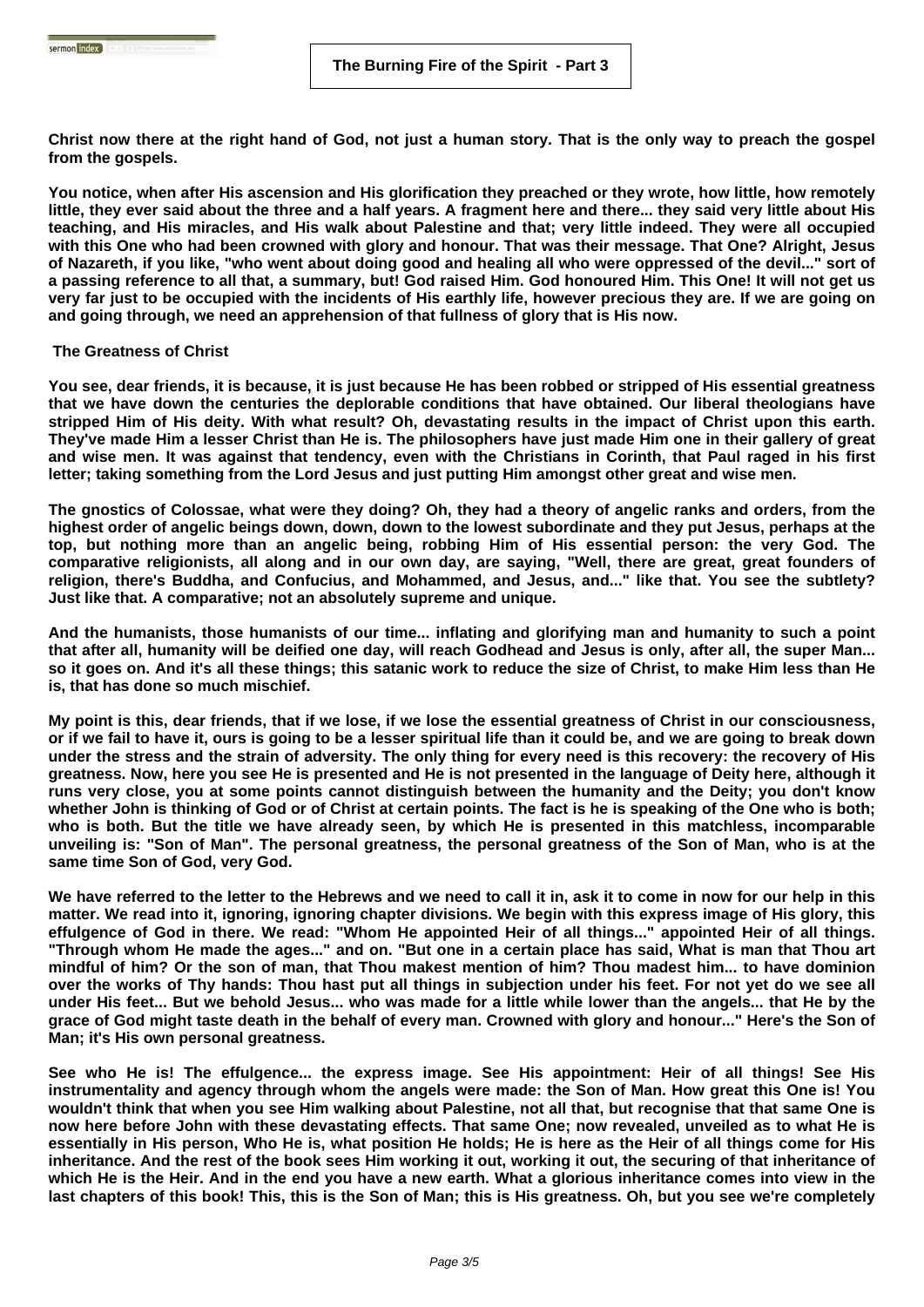**defeated at any attempt at quite a true, not an exaggerated, a true unveiling of Jesus Christ.** 

**There's His personal greatness, but as Son of Man we have in that very term His representative greatness. Borrow again from the letter to the Hebrews where first He is appointed Heir of all things, then He is the captain of their salvation bringing many sons to glory. The word "captain" there would be better translated, "the pioneer" of their salvation; the one who goes before - to lead them into that which He Himself has entered. That's, of course, the substance of the book of the letter to the Hebrews. He has gone before, He has entered into the heavens, He's passed through the heavens. He has gone the whole way and reached the end as the Pioneer of the many sons being brought to glory and those whom He calls His 'brethren'. His representative greatness as there at the end in fullness, in glory, there He represents all those He is going to bring and is bringing - His representative greatness - how great it is!** 

**We sung our hymn; we sing our songs, we read of a great multitude which no man can number out of every tribe and kindred and tongue, thousands, ten thousands of thousands... language is taxed to breaking point to describe the fruit of the sufferings of the Lamb. And He is the representative in glory of them all, of them all. How great is His Person and His representation. And then:-** 

**His Official Greatness.** 

sermon index **and the company** 

**That is seen in this book and again in the letter to the Hebrews: His official greatness as High Priest. What a great High Priest He is, as according to that book! What a tremendous thing He does. Think of it! Through century after century, sacrifices of lambs, and goats, and bulls, and other things... blood enough to fill an ocean. All through the centuries, day after day... that never reaching an end in effectiveness where sin was concerned, but He! One offering, only one, went far beyond the millions of sacrifices on Jewish altars. One only. How great His sacrifice and His priesthood as He offered Himself without spot unto God, once for all.** 

**And here in this book is the other side of His official greatness: His description as King of kings, and Lord of lords. What a thing to say in a day when that tyrant of Rome was dominating the world and assuming lordship over all lordships and seeking to subject every power to himself, not only in earth, but in heaven as the proclaimed deity. In that day, in that day the unveiling of Jesus Christ as King of kings - yes, Nero amongst them - and Lord of lords. His official greatness. I am not going to try to add to that, dear friends.** 

**To sum up, I believe we would have a very much better kind of convert if they were presented with a very much greater Christ.** 

**And I would say to anyone who does not know in their own life and experience salvation in Jesus Christ, what it means really to be born again, (use whatever word or phrase or language you like; saved, redeemed, born again whatever) you know what it means to really be a child of God and to know it! To know it, to be able to heartily join in with this apostle John when he said, "Beloved, now are we the children of God... behold what manner of love the Father hath bestowed upon us that we should be called children of God, and such we are!" Such we are! To be able to join in like that and say, "And such we are", with that conscious affirmation of its truth. If that is not where you are, I would say to you, while Jesus would be a Saviour, the forgiver of your sin and many other things to you, He's far, far greater than you can think of, or imagine.** 

**Salvation takes its greatness from the measure of the Saviour. If you want a great salvation, see what a great Saviour He is, and remember, remember, that because of what He is, because of what He is, you need have no fears in putting your trust in Him. You need not fear that you'll (as some people put it) not be able to keep it up; no, you won't, but He will. He'll be able to keep you up. Any bit of you He can keep up; He's great enough.** 

**We need a greater unveiling, or an unveiling of the greatness of Jesus Christ to get a better kind of Christian for the recovery of spiritual losses, and declensions, and failure, and deliverance from all these things which are so abhorrent to us and Him. There's only one way, only one way really to see His greatness... if we do that we can't live on a little level. In this matter it will be true, it'll be a tremendously effective thing.** 

**The other day we went to the planetarium in London. Any of you been to that? Well, you've been overwhelmed with amazement, I'm quite sure. But the thing that was with me all the time and afterward as I listened to the little man giving his lecture: how can ever a man be a little man when he's dealing with these things all the time? I suppose it is possible even for a fellow of the Astronomical Society to be a little man, petty man in character (this is not what I'm saying about this man) but it's possible. But it's not possible, it is not possible to have a revelation of the greatness of Jesus Christ and be a little person.**